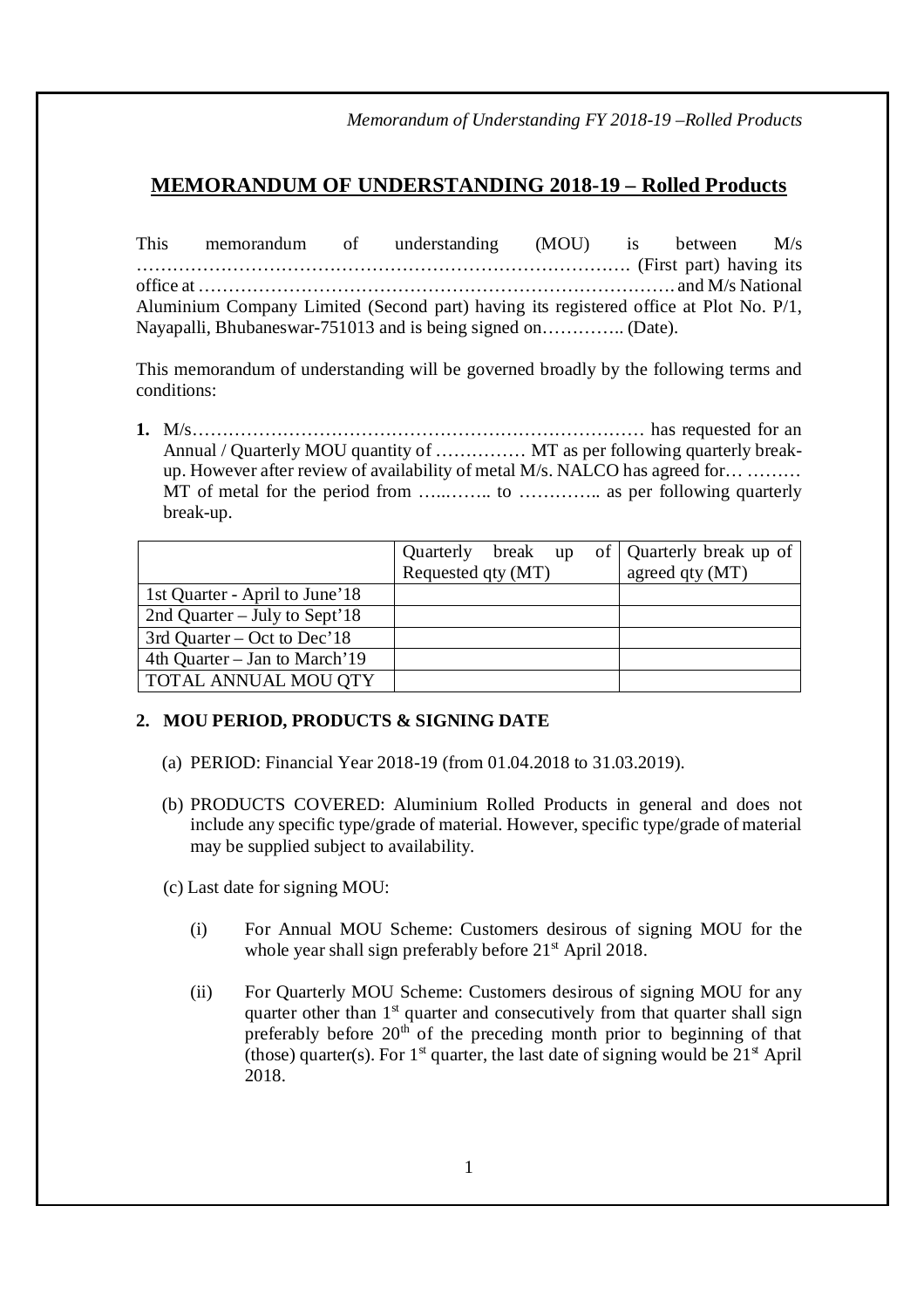#### **3. MOU SCHEME**

#### **(a) ANNUAL MOU SCHEME**

- (i) Customers desirous of signing MOU for the whole year shall be covered under this scheme. Their signed annual MOU quantity shall be total Annual MOU Quantity agreed by NALCO for FY 2018-19. Minimum Annual MOU quantity shall be 96 MT.
- (ii) Quarterly MOU qty: Normally quarterly MOU Quantity shall be Annual MOU quantity divided by 4 (Four) for the quarters defined under sl. no. 1. However, customers signing MOU for the whole year are also allowed for signing differential quarterly quantities within the range of 20% to 30% of Annual signed quantity and the benefits associated with their quarterly & monthly MOU Quantity will be with reference to the rate applicable to quarterly  $\&$  monthly MOU quantity as per column 6 & 5 respectively of Graded MOU Reward table at sl. no. 4[III] irrespective of the rate applicable to signed Annual MOU quantities.
- (iii) Monthly MOU quantity: Quarterly MOU quantity as mentioned above at sl. no. (ii) divided by 3 (three).
- (iv) Customers who sign Annual MOU quantity for the whole year; but do not qualify for annual reward by virtue of not meeting eligibility criteria, as per sl. no. 4[I-A] shall not be eligible to get the specific benefits available for Annual MOU such as Annual Rewards.
- (v) The supply of MOU quantities signed by the customers shall be subject to metal availability. Those customers interested in signing MOU for the whole year shall be preferred in signing MOU quantities over other MOU customers.

#### **(b) QUARTERLY MOU SCHEME**

- (i) Customers desirous of signing Quarterly MOU for any one quarter/any two consecutive quarters/any three consecutive quarters shall be covered under this scheme. Minimum MOU quantity for a quarter shall be 24 MT. Their signed MOU quantity for any one quarter/any two consecutive quarters/any three consecutive quarters shall be total MOU quantity agreed by NALCO considering the metal availability.
- (ii) Quarterly MOU qty: Total signed MOU quantity equally divided into one quarter/ two quarters/ three quarters, as the case may be.
- (iii) Monthly MOU qty: Quarterly MOU quantity as mentioned above at Sl. No. (ii) above divided by 3 (three) for a particular quarter.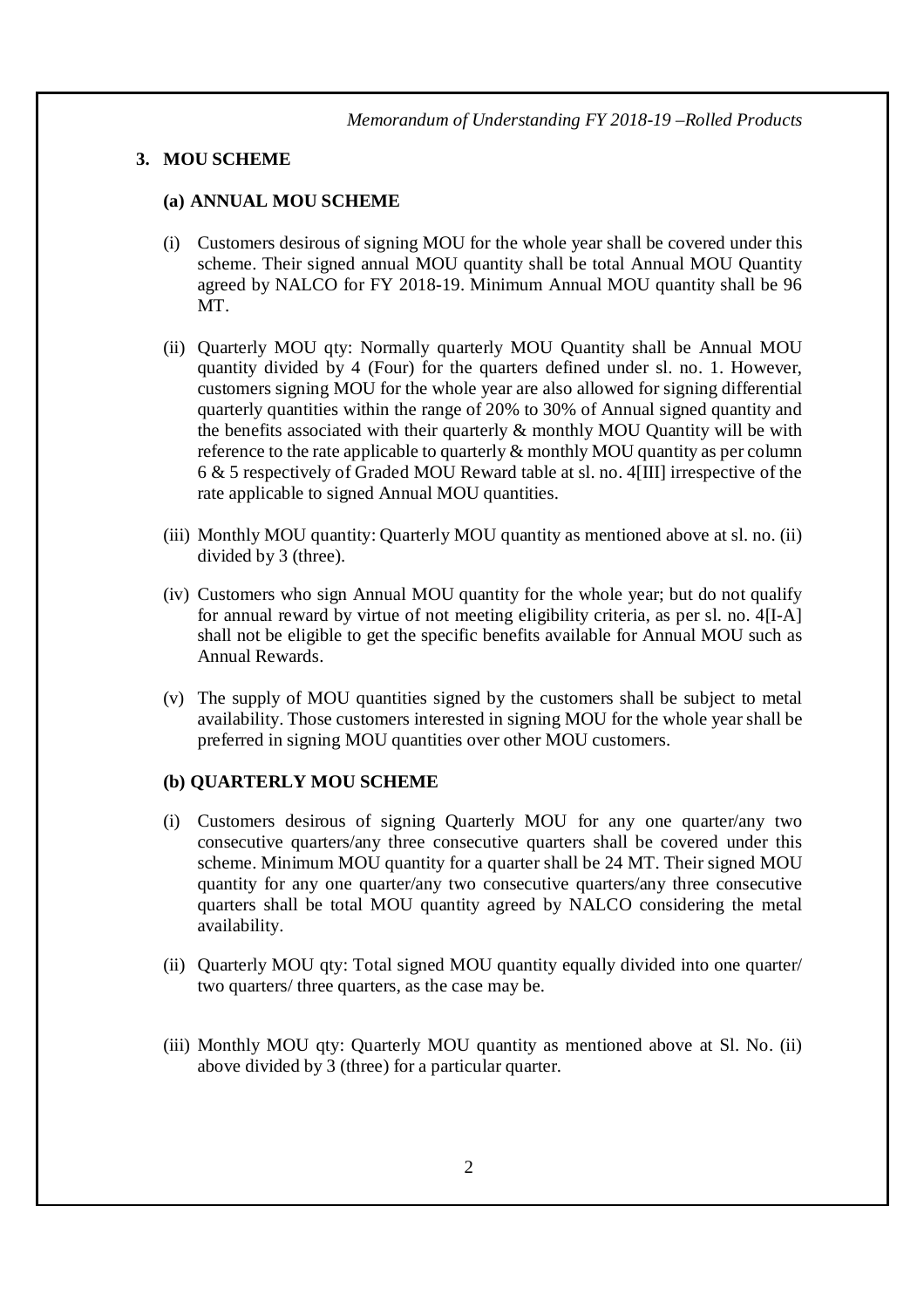# **4. FACILITIES / BENEFITS FOR MOU CUSTOMERS**

# **I. ELIGIBILITY CRITERIA**

## **A.** To continue to get benefits under the **Annual MOU Scheme:**

| <b>For Annual MOU Reward</b>    | (i) The customer should fulfill the eligibility criteria for monthly       |  |  |  |
|---------------------------------|----------------------------------------------------------------------------|--|--|--|
|                                 | MOU reward at least 4 times in each half of the financial year and 8       |  |  |  |
|                                 | times in total.                                                            |  |  |  |
|                                 | (ii) The customer should achieve minimum 90% of the signed                 |  |  |  |
|                                 | quarterly quantity of $1^{st}$ & $2^{nd}$ Quarter put together.            |  |  |  |
|                                 | (iii) The customer should lift the agreed Annual MOU quantity in the       |  |  |  |
|                                 | MOU period of 2018-19.                                                     |  |  |  |
|                                 | The customer should fulfill all the above criteria for availing Annual     |  |  |  |
|                                 | MOU reward. However, if any Annual MOU customer fails to meet              |  |  |  |
|                                 | the criteria as above, the customer would not be entitled to get Annual    |  |  |  |
|                                 | MOU reward but shall continue to be a MOU customer.                        |  |  |  |
| <b>For Quarterly MOU Reward</b> | (i) Eligibility for fulfilling Quarterly MOU quantity for $1st$ Quarter    |  |  |  |
|                                 | $(ApriI - June 2018)$ only: The customers who lift minimum 80%             |  |  |  |
|                                 | of signed quarterly MOU quantity shall be eligible for quarterly           |  |  |  |
|                                 | MOU reward. Shortfall up to 10 MT in achieving 100% of signed              |  |  |  |
|                                 | quarterly MOU quantity shall not be considered as failure.                 |  |  |  |
|                                 | (ii) For the balance three quarters of the MOU period, i.e., $2nd$ Quarter |  |  |  |
|                                 | (July-September 2018), 3 <sup>rd</sup> Quarter (October-December 2018)     |  |  |  |
|                                 | and 4 <sup>th</sup> Quarter (January-March 2019): The customers who lift   |  |  |  |
|                                 | minimum 90% of signed quarterly MOU quantity shall be eligible             |  |  |  |
|                                 | for quarterly MOU reward. Shortfall up to 10 MT in achieving               |  |  |  |
|                                 | 100% of signed quarterly MOU quantity shall not be considered              |  |  |  |
|                                 | as failure.                                                                |  |  |  |
| <b>For Monthly MOU Reward</b>   | (i) Eligibility for fulfilling Monthly MOU quantity for April'18 only:     |  |  |  |
|                                 | Inability to lift monthly MoU quantity during April 2018 shall not be      |  |  |  |
|                                 | considered as failure. All customers shall be eligible for monthly         |  |  |  |
|                                 | MOU reward for actual lifted quantity as per their signed MoU slab.        |  |  |  |
|                                 | (ii) For the balance 11 months of the MOU period (i.e. May'18 to           |  |  |  |
|                                 | Mar'19): The customers who lift minimum 80% of signed monthly              |  |  |  |
|                                 | MOU quantity shall be eligible for monthly MOU reward. Shortfall           |  |  |  |
|                                 | up to 10 MT in achieving 100% of signed monthly MOU quantity               |  |  |  |
|                                 | shall not be considered as failure.                                        |  |  |  |
|                                 | However, for customers who have signed monthly MOU quantity of             |  |  |  |
|                                 | $\leq$ 10 MT, only lifting of minimum 80% of monthly MOU quantity          |  |  |  |
|                                 | criteria shall be applicable for monthly MOU reward.                       |  |  |  |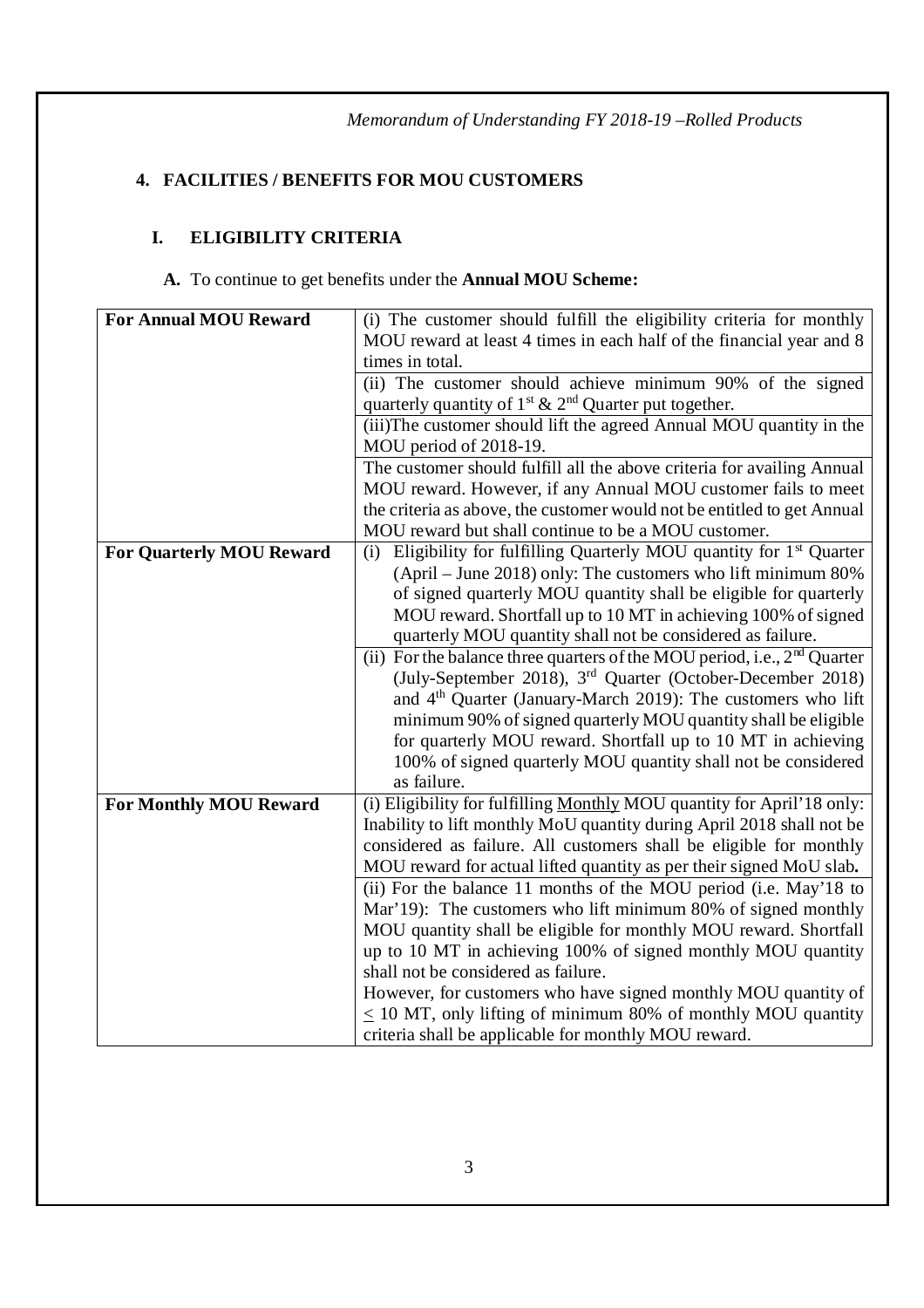# **B.** To continue to get benefits under the **Quarterly MOU Scheme:**

| [I]For MOU                        | The customer should fulfill the eligibility criteria for monthly MOU reward for all the three months                      |  |  |  |
|-----------------------------------|---------------------------------------------------------------------------------------------------------------------------|--|--|--|
| customers                         | during the MOU period besides lifting the signed MOU quantity.                                                            |  |  |  |
| for any one                       | However, if any customer fails to meet the criteria as above, the customer would not be entitled to                       |  |  |  |
| quarter<br>(3)                    | get Quarterly MOU reward but shall continue to be a MOU customer.                                                         |  |  |  |
| months)                           | The customer who lifts 100% of signed quarterly MOU quantity shall be eligible for quarterly                              |  |  |  |
|                                   | MOU reward.                                                                                                               |  |  |  |
| For<br>$[{\rm II}]$               | The customer should fulfill the eligibility criteria for monthly MOU reward for at least 5 times                          |  |  |  |
| <b>MOU</b>                        | during the MOU period besides lifting the signed MOU quantity.                                                            |  |  |  |
| customers                         | However, if any customer fails to meet the criteria as above, the customer would not be entitled to                       |  |  |  |
| $\overline{2}$<br>for             | get Quarterly MOU reward but shall continue to be a MOU customer.                                                         |  |  |  |
| consecutive                       | (i) For 1 <sup>st</sup> Quarter of MOU period: The customers who lift minimum 90% of signed quarterly MOU                 |  |  |  |
| quarters<br>(6)                   | quantity in its 1 <sup>st</sup> quarter of MOU period shall be eligible for quarterly MOU reward.                         |  |  |  |
| months)                           | Shortfall up to 10 MT in achieving 100% of signed quarterly MOU quantity in $1st$ quarter shall not                       |  |  |  |
|                                   | be considered as failure.                                                                                                 |  |  |  |
|                                   | (ii) For 2 <sup>nd</sup> Quarter of MOU period: Customer lifting 100% of the signed MOU quantity for their                |  |  |  |
|                                   | two quarters put together besides lifting 90% of their signed quarterly quantity in its $2nd$ quarter of                  |  |  |  |
|                                   | MOU period shall be considered eligible to get the quarterly MOU reward for its $2nd$ quarter.                            |  |  |  |
|                                   | Shortfall up to 10 MT in achieving 100% of signed quarterly MOU quantity in its $2nd$ quarter of                          |  |  |  |
|                                   | MOU period shall not be considered as failure.                                                                            |  |  |  |
| [III]For                          | The customer should fulfill the eligibility criteria for monthly MOU reward for at least 7 times                          |  |  |  |
| <b>MOU</b>                        | during the MOU period besides lifting the signed MOU quantity.                                                            |  |  |  |
| customers                         | However, if any customer fails to meet the criteria as above, the customer would not be entitled to                       |  |  |  |
| $\overline{\mathbf{3}}$<br>for    | get Quarterly MOU reward but shall continue to be a MOU customer.                                                         |  |  |  |
| consecutive                       | (i) For 1 <sup>st</sup> & 2 <sup>nd</sup> Quarters of MOU period: the customers who lift minimum 90% of signed quarterly  |  |  |  |
| $\boldsymbol{\theta}$<br>quarters | MOU quantity each in their 1 <sup>st</sup> and 2 <sup>nd</sup> quarters of MOU period shall be eligible for quarterly MOU |  |  |  |
| months)                           | reward in each quarter.                                                                                                   |  |  |  |
|                                   | Shortfall up to 10 MT in achieving 100% of signed quarterly MOU quantity in each of these two                             |  |  |  |
|                                   | quarters shall not be considered as failure.                                                                              |  |  |  |
|                                   | (ii) For $3rd$ Quarter of MOU period: Customer lifting 100% of the signed MOU quantity for their                          |  |  |  |
|                                   | three quarters put together besides lifting 90% of their signed quarterly quantity in its $3rd$ quarter                   |  |  |  |
|                                   | of MOU period shall be considered eligible to get the quarterly MOU reward for their 3 <sup>rd</sup> quarter              |  |  |  |
|                                   | of MOU period.                                                                                                            |  |  |  |
|                                   | Shortfall up to 10 MT in achieving 100% of signed quarterly MOU quantity in its $3rd$ quarter of                          |  |  |  |
|                                   | MOU period shall not be considered as failure.                                                                            |  |  |  |
| <b>For Monthly</b>                | (i) Eligibility for fulfilling Monthly MOU quantity for April'18 only: The customers who lift                             |  |  |  |
| <b>MOU</b>                        | minimum 60% of signed monthly MOU quantity shall be eligible for monthly MOU reward.                                      |  |  |  |
| <b>Reward</b>                     | Shortfall up to 10 MT in achieving 100% of signed monthly MOU quantity shall not be considered                            |  |  |  |
| under                             | as failure.                                                                                                               |  |  |  |
| Quarterly                         | However, for customers who have signed monthly MOU quantity of $\leq 10$ MT, only lifting of                              |  |  |  |
| <b>MOU</b>                        | minimum 60% of monthly MOU quantity criteria shall be applicable for monthly MOU reward.                                  |  |  |  |
| scheme                            | (ii) For the balance months of the MOU period (i.e May'18 to Mar'19): The customers who lift                              |  |  |  |
|                                   | minimum 80% of signed monthly MOU quantity shall be eligible for monthly MOU reward.                                      |  |  |  |
|                                   | Shortfall up to 10 MT in achieving 100% of signed monthly MOU quantity shall not be considered                            |  |  |  |
|                                   | as failure.                                                                                                               |  |  |  |
|                                   | However, for customers who have signed monthly MOU quantity of $< 10$ MT, only lifting of                                 |  |  |  |
|                                   | minimum 80% of monthly MOU quantity criteria shall be applicable for monthly MOU reward.                                  |  |  |  |
|                                   |                                                                                                                           |  |  |  |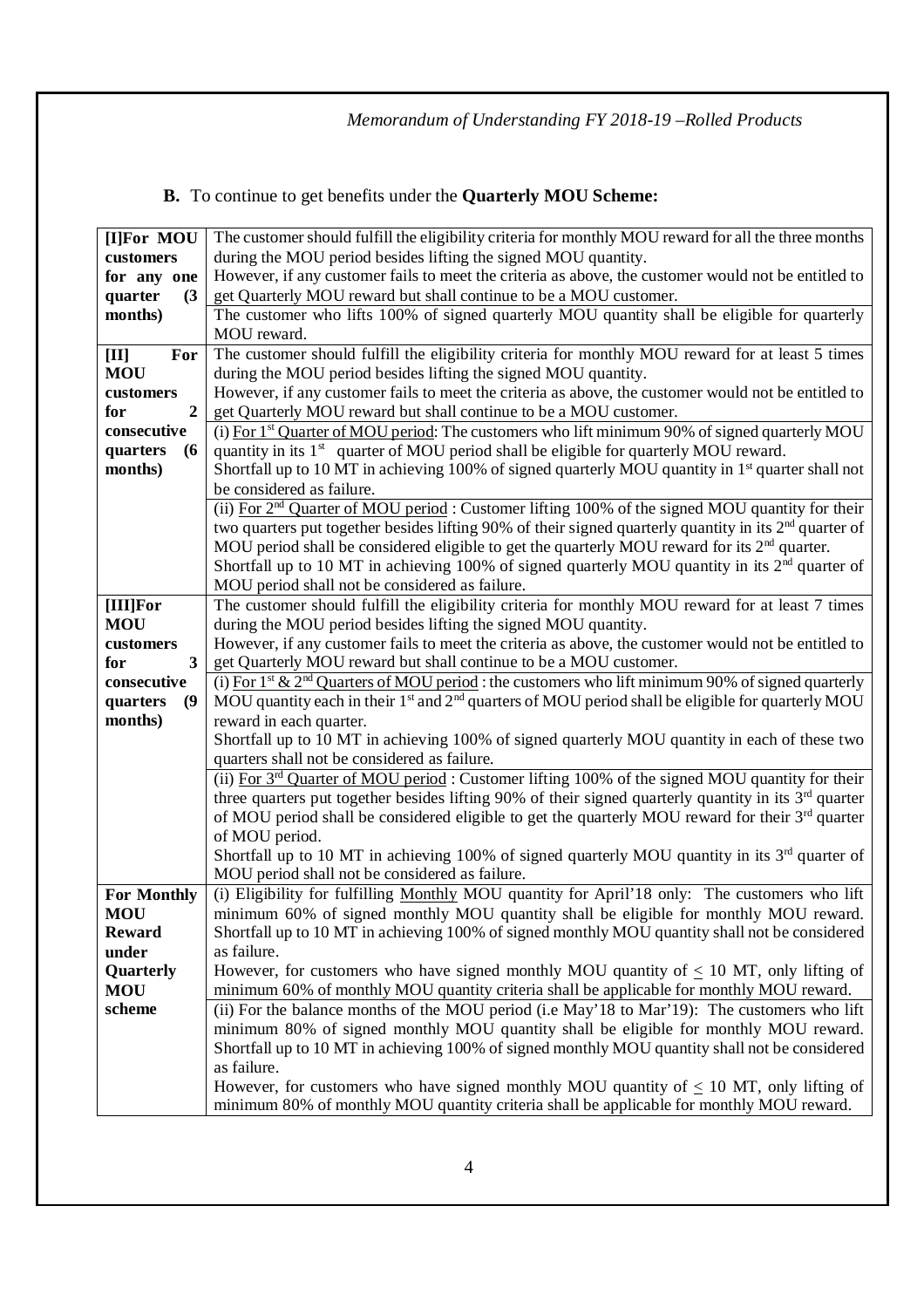#### **II. PRIORITY IN DISPATCH /QUEUE FOR MOU CUSTOMERS**

#### **Despatch Priority**

(i) Considering MOU customer's DI issuance date as  $1<sup>st</sup>$  day incase their turn does not come for dispatch on the  $3<sup>rd</sup>$  day, then the priority would be in terms of 50% of pending DI quantity (subject to availability of grade of metal mentioned in the DI). However, for such priority excess over the stipulated monthly MOU quantity shall be ignored. In case there is a queue amongst the MOU customers, the above priority would be limited as per following:-

| Sl.No.   Monthly MOU Qty (MT) | Maximum No. of trucks  |
|-------------------------------|------------------------|
|                               | (approx. 9 MT) per day |
| $\leq 100$ MT                 |                        |
| $> 100$ MT to $\leq$ 250 MT   |                        |
| $>$ 250 MT                    |                        |

The above priority would be applicable to a particular customer (with respect to a particular customer code) / corporate body.

- (ii) In case of exigencies and less metal availability, metal shall be given on priority to valid MOU customers as per DI seniority against their pending DIs up to their Monthly MOU eligibility criteria as per priority under (i) above.
- (iii) If any customer fails to lift enough quantity to satisfy monthly MOU eligibility criteria in the previous months of a quarter in spite of making serviceable DIs consistently and wants to lift the shortfall quantity in the subsequent months of the quarter, the same will be supplied after meeting (ii) above in order of DI seniority of such customers. However, shortfall in MOU quantity would be supplied subject to metal availability.
- (iv) After (ii)  $\&$  (iii) above, metal shall be given on priority to MOU customers as per DI seniority against their pending DIs upto their Quarterly MOU eligibility criteria and Annual MOU eligibility quantity.
- (v) After meeting the above criteria at (ii), (iii) and (iv) above, balance DI of MOU customers will be served as per DI seniority to fulfill their 100% monthly MOU quantity and 100% quarterly MOU quantity in that order subject to availability of metal. In case of further metal availability after meeting the above, metal may be despatched to both MOU & Non MOU customers depending on their DI seniority.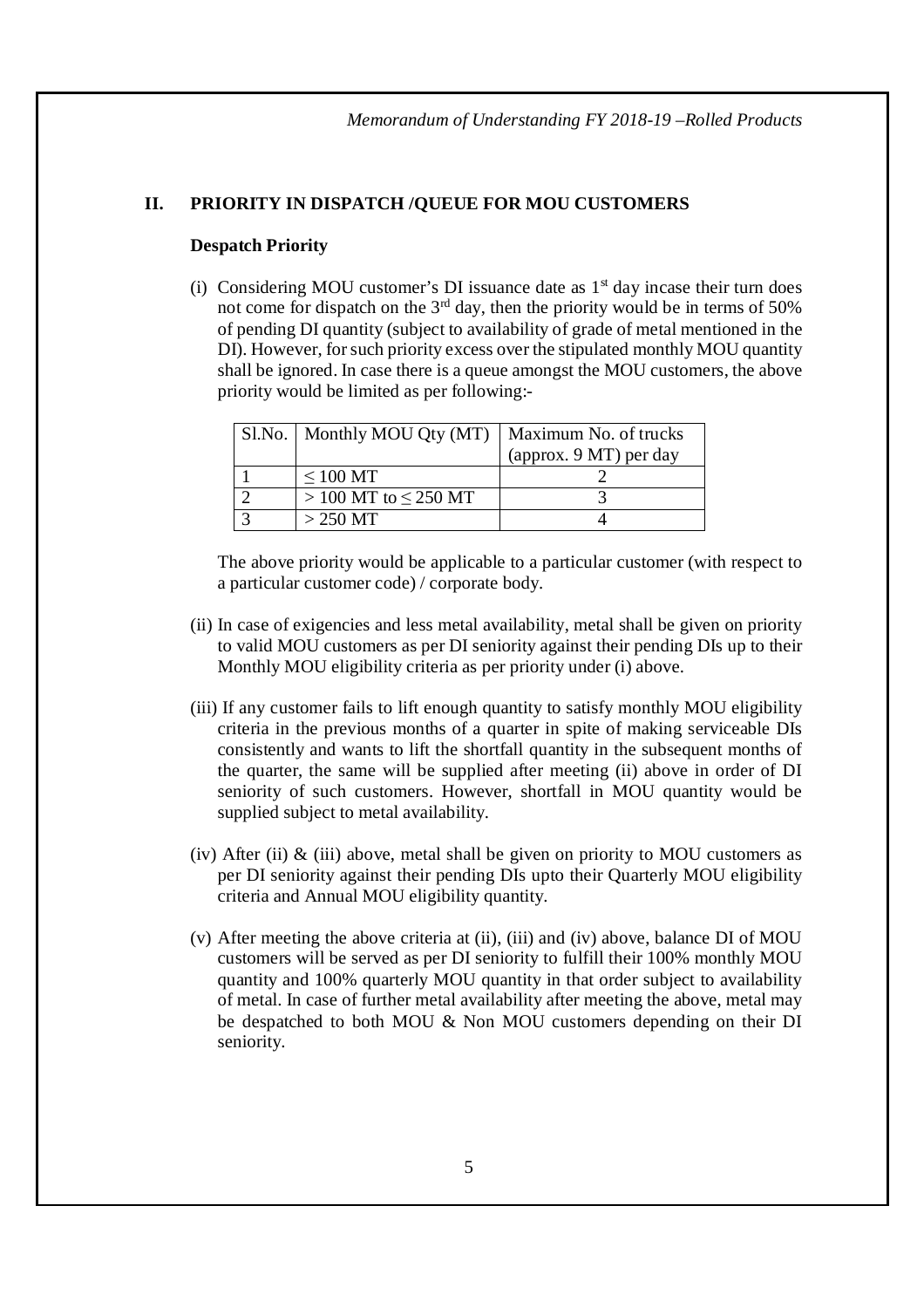## **III. MOU CUSTOMER REWARD**

## **(A) Quarterly & Monthly MOU Reward (under Annual & Quarterly MOU Schemes)**

On fulfillment of eligibility criteria for quarterly MOU reward & monthly MOU reward, graded MOU reward at the rate applicable on the signed quantity shall be paid for the actual quantity lifted by the customer as per % indicated under column 6 and 5 of sl.no. 4(III)-C below multiplied by the weighted average Price (Price as defined at sl.no. 6) in favour of respective customer during the quarter and month respectively.

## **(B) Annual Rewards**

For Customers Signing Annual MOU: An annual MOU customer (who has signed the MOU quantity for the whole year), on fulfilling the qualifying criteria as per sl.no.  $4\text{H}(A)$  shall be paid Annual Reward at the rate applicable on the signed quantity for the actual quantity lifted as per % indicated under column 7 of sl.no. 4(III)-C below, multiplied by the weighted average Price (Price as defined at sl.no. 6) in favour of respective customers during the year.

## **(C)Graded MOU Reward**

| S1.    | Monthly       | Quarterly     | Annual          | Monthly      | Quarterly   | Annual     | Total       |
|--------|---------------|---------------|-----------------|--------------|-------------|------------|-------------|
| No.    | MOU qty       | MOU qty       | MOU qty         | <b>MOU</b>   | <b>MOU</b>  | <b>MOU</b> | <b>MOU</b>  |
|        |               |               |                 | reward<br>in | reward in % | reward in  | reward in   |
|        |               |               |                 | $% [40\%]$   | $[40\%]$    | $%$ [20%]  | % $[100\%]$ |
| (1)    | (2)           | (3)           | (4)             | (5)          | (6)         | (7)        | (8)         |
| (i)    | $>8 \le 15$   | $> 24 \le 45$ | $> 96 \le 180$  | 0.88         | 0.88        | 0.44       | 2.20        |
| (ii)   | $>15 \leq 40$ | $>45 \le 120$ | $>180 \leq 480$ | 0.92         | 0.92        | 0.46       | 2.30        |
| (iii)  | $>40 \leq$    | $>120 \le$    | >480<           | 0.96         | 0.96        | 0.48       | 2.40        |
|        | 100           | 300           | 1200            |              |             |            |             |
| (iv)   | $>100 \leq$   | $>300\le$     | $>1200 \leq$    | 1.00         | 1.00        | 0.50       | 2.50        |
|        | 150           | 450           | 1800            |              |             |            |             |
| (v)    | $>150 \leq$   | >450<         | $>1800 \leq$    |              |             | 0.52       |             |
|        | 200           | 600           | 2400            | 1.04         | 1.04        |            | 2.60        |
| (vi)   | > 200 <       | >600<         | > 2400 <        |              |             | 0.54       |             |
|        | 250           | 750           | 3000            | 1.08         | 1.08        |            | 2.70        |
| (vii)  | $>250\le$     | > 750 <       | $>3000 \le$     |              |             |            |             |
|        | 300           | 900           | 3600            | 1.12         | 1.12        | 0.56       | 2.80        |
| (viii) | > 300         | > 900         | > 3600          | 1.16         | 1.16        | 0.58       | 2.90        |

Graded MOU Reward Percentage will be calculated as per table given below.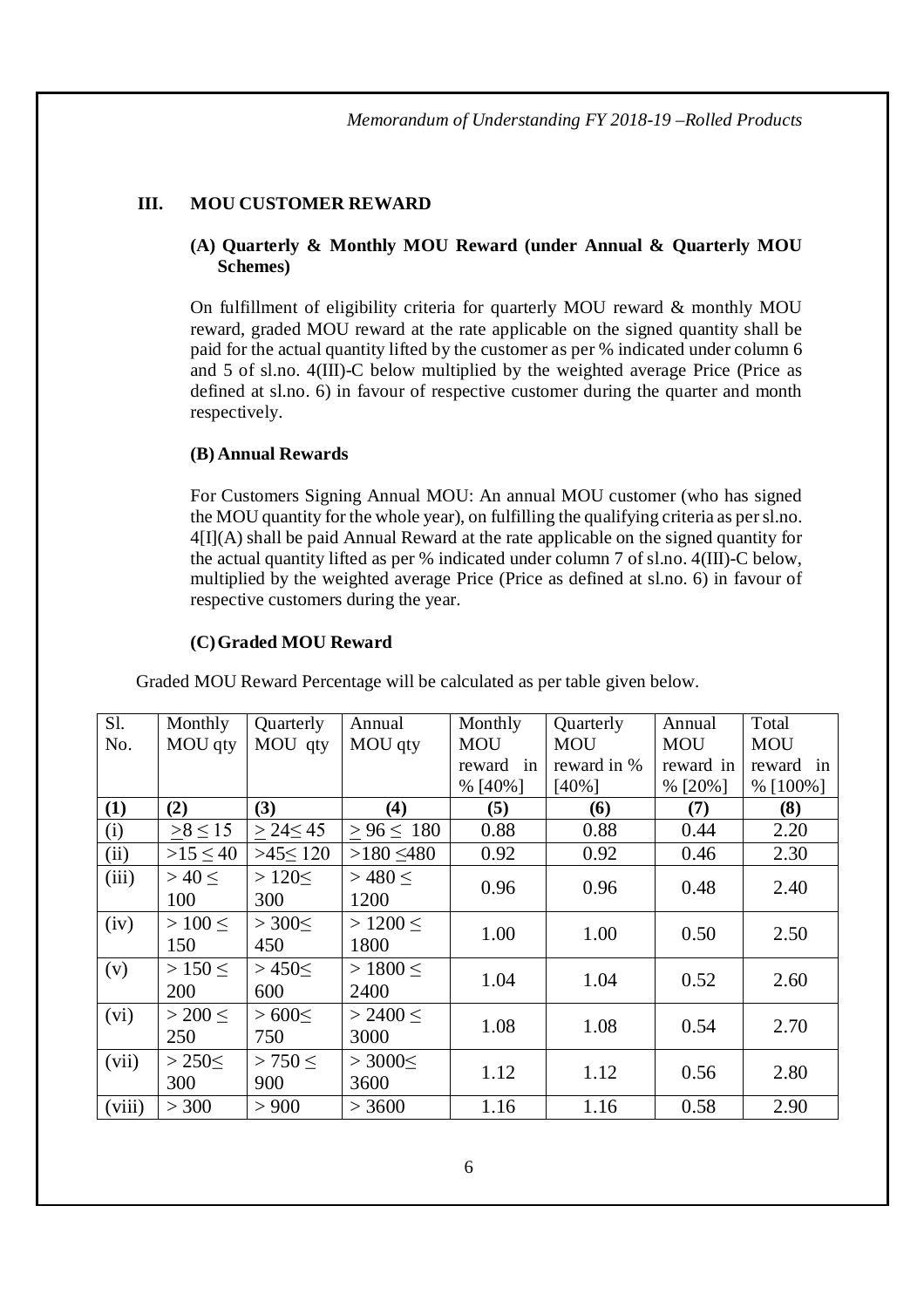## **(D)Payment of Rewards**

The graded MOU reward for the month, for the quarter and Annual Reward for the year shall be paid preferably within 15 days but not more than a month, from the expiry of respective month, quarter and year by way of credit note.

However, actual payment will be released only after completion of statutory obligations by the customer, if any.

## **5. SUSPENSION OF BUSINESS RELATIONSHIP / BLACKLISTING**

In case any customer(s) indulge in threatening / intimidation / making false allegations / canvassing / connivance against or with company officials, the business relationship of Nalco with the said customer(s) will immediately be suspended pending inquiry. In case in the inquiry, the above acts are established, the said customer(s) will be blacklisted.

#### **6. REVISION IN SIGNED MOU QUANTITY**

#### **(A) INCREASE IN MOU QUANTITY**

There may be some MOU customers for 2018-19 who wish to increase their signed MOU Quantity (except MOU for any one quarter) during the financial year depending on their requirement. Such MOU customers shall be permitted to exercise their option after three (3) month (1<sup>st</sup> revision), after six (6) month (2<sup>nd</sup> revision) and after nine (9) month (3<sup>rd</sup> revision) subject to the following:

- (i) Increase in signed MOU quantity may be allowed without any ceiling subject to availability of metal.
- (ii) The customers signing MOU for any one quarter under Quarterly MOU Scheme shall not be eligible for revision of MOU.
- (iii) Such request for revision in signed MOU quantity should be received by NALCO as per schedule given below:

|                   |                                          | Revision   Last date of receiving   Revision, if agreed, |
|-------------------|------------------------------------------|----------------------------------------------------------|
|                   | request                                  | applicable from                                          |
| $1$ st            | $20th$ June 2018                         | $1st$ July 2018                                          |
| $\gamma$ nd       | $\sqrt{20}$ <sup>th</sup> September 2018 | $1st$ October 2018                                       |
| $\overline{3}$ rd | $20th$ December 2018                     | $1st$ January 2019                                       |

(iv) The quarterly and corresponding monthly MOU Quantities shall be revised as given at Sl.No. (v), (vi)  $\&$  (vii) below and the quarterly MOU quantity of the balance quarters shall be equal i.e. there shall be no differential quarterly quantity for the balance quarters.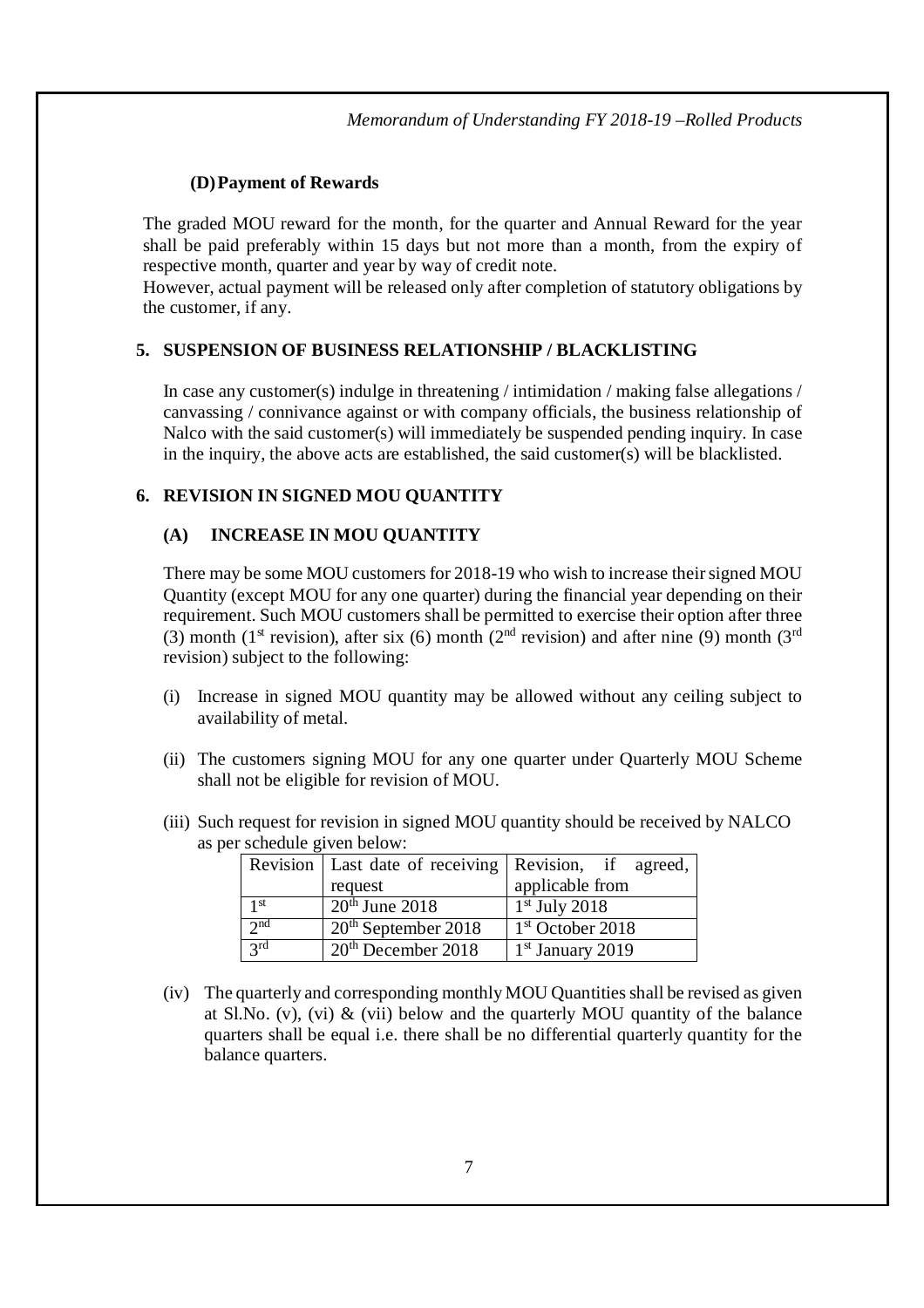| Memorandum of Understanding FY 2018-19-Rolled Products                                                                                                                                                               |
|----------------------------------------------------------------------------------------------------------------------------------------------------------------------------------------------------------------------|
| The quarterly and corresponding monthly MOU Quantity after 1 <sup>st</sup> revision of FY<br>(v)<br>2018-19 shall be revised as follows:                                                                             |
| a) Revised quarterly MOU Quantity $=$<br>[Revised total signed MOU quantity - Original signed MOU Qty for 1 <sup>st</sup> qtr of MOU period]<br>No.of remaining quarter of signed MOU period                         |
| b) Revised Monthly MOU Quantity $=$<br>Revised quarterly MOU Quantity [as per (a) above]<br>3                                                                                                                        |
| (vi) The quarterly and corresponding monthly MOU Quantity after 2 <sup>nd</sup> revision of FY<br>2018-19 shall be revised as follows:                                                                               |
| a) Revised quarterly MOU Quantity =<br>[Revised total signed MOU quantity – Revised/Original signed MOU Qty for 1 <sup>st</sup> & 2 <sup>nd</sup> qtr of MOU period]<br>No.of remaining quarter of signed MOU period |
| b) Revised Monthly MOU Quantity $=$<br>Revised quarterly MOU Quantity [as per (a) above]<br>3                                                                                                                        |
| (vii) The quarterly and corresponding monthly MOU Quantity after $3rd$ revision of FY<br>2018-19 shall be revised as follows:                                                                                        |
| a) Revised quarterly MOU Quantity $=$                                                                                                                                                                                |
| [Revised total signed MOU quantity – Revised/Original signed MOU Qty for 1 <sup>st, 2nd &amp;</sup> 3 <sup>rd</sup> qtr of MOU period]<br>No. of remaining quarter of signed MOU period                              |
| b) Revised Monthly MOU Quantity $=$<br>Revised quarterly MOU Quantity [as per (a) above]                                                                                                                             |
| <b>REDUCTION IN MOU QUANTITY</b><br><b>(B)</b>                                                                                                                                                                       |
| One time mid-year reduction of MOU quantity will be applicable only for annual<br>(i)<br>MOU customers who have signed their Annual MOU quantity for the Period<br>01.04.2018 to 31.03.2019.                         |
| The reduced Annual MOU quantity, if any, should not be less than 90% of the<br>original Annual Signed MOU quantity and should be equal to or more than 96 MT.                                                        |
| The quarterly and corresponding monthly MOU Quantity for 2 <sup>nd</sup> half of FY 2018-<br>(ii)<br>19 (i.e. from October 2018 to March 2019) shall be revised as follows:                                          |
|                                                                                                                                                                                                                      |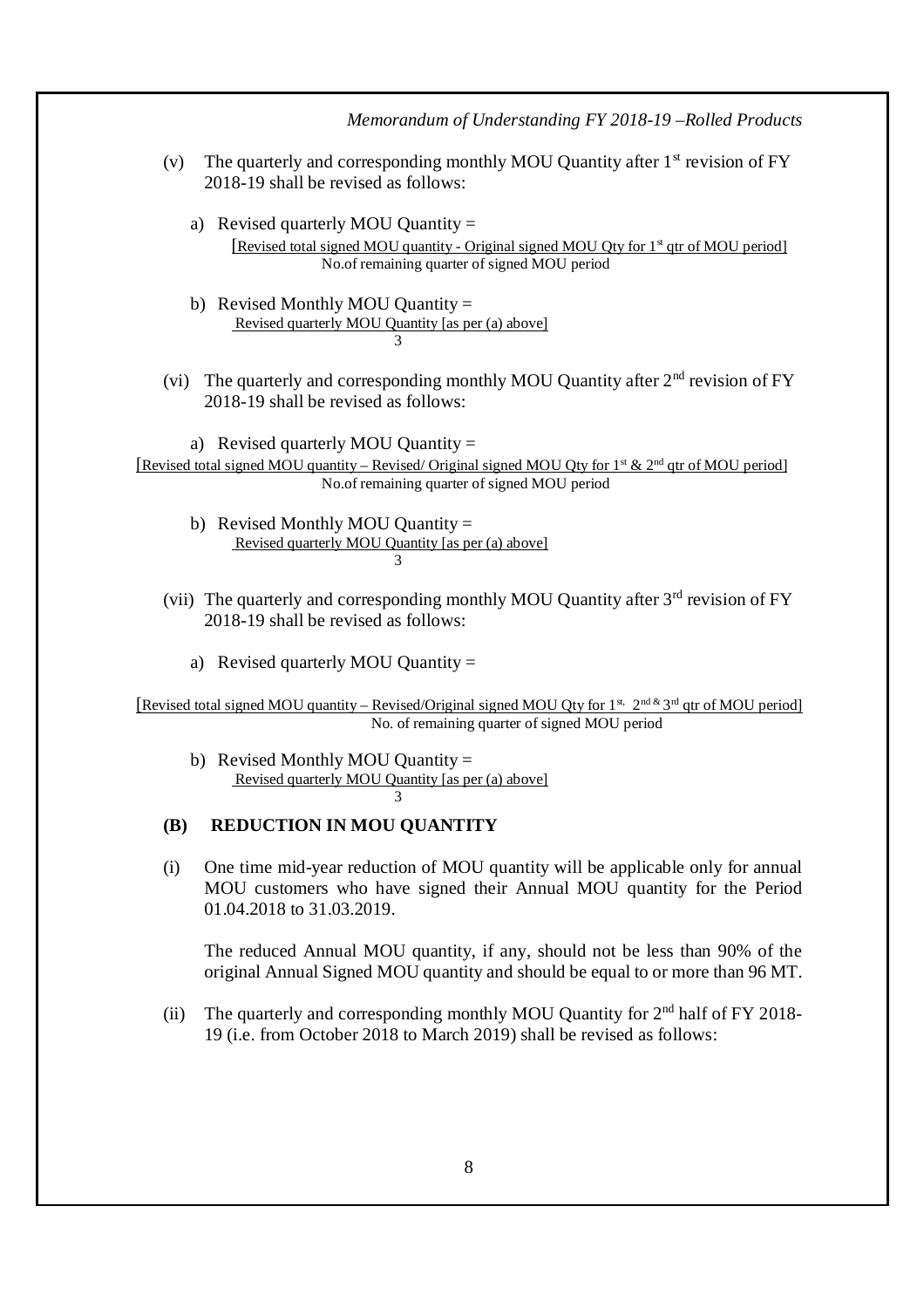#### *Memorandum of Understanding FY 2018-19 –Rolled Products*

(a) Revised quarterly MOU Quantity  $=$ [Revised total signed MOU quantity - Original signed MOU Qty for  $1^{\text{st}}$  &  $2^{\text{nd}}$  quarter]  $\mathcal{D}$ 

(b) Revised Monthly MOU Quantity = Revised quarterly MOU Quantity [as per (a) above] 3

- **(C)** On revision of signed MOU Quantity (including MOU customers signing differential quarterly quantities within the range of 20% to 30% of signed MOU quantity), the benefits associated with annual, quarterly  $\&$  monthly MOU Quantity will be with reference to the rate applicable to originally signed annual, quarterly & monthly MOU quantity for corresponding quarter. After revision of quantity, if any, the rate applicable to revised annual, quarterly  $\&$  monthly MOU quantity for remaining period as per column 7, 6  $\&$  5 respectively of Graded MOU Reward table.
- **7.** Price for the purpose of calculating the MOU Reward would be the Basic price ex-Smelter Plant, Angul less all on–invoice discounts, ruling on the date of dispatch.
- **8.** All discounts & other terms as applicable to the general category of customers would also be applicable to MOU customers.
- **9.** The price and the terms and conditions for supply shall be as per the Company's policy declared from time to time by NALCO.
- **10.** All MOU rewards with respect to any particular quarter and Annual MOU reward shall be released to any MOU customer only after completion of statutory obligations by the customer, if any, during the respective quarter.
- **11.** The MOU qualifying customers are free to lift material for their various units having same name with distinct legal entity but located at different locations under different customer codes as Corporate Sector. However, during operation of MOU scheme, some of these MOU customers (Corporate Sectors) may place orders from different units having same name which are not included in the MOU list at the time of signing of MOU. For such MOU customers (Corporate Sectors), new additional customer codes may be incorporated in the original MOU list in addition to the existing ones without changing the total MOU quantity for such MOU customers (Corporate Sectors), subject to their fulfilling required conditions and upon approval of Competent Authority of NALCO. However customers with different legal entity under the same group or management will not be considered for the purpose.